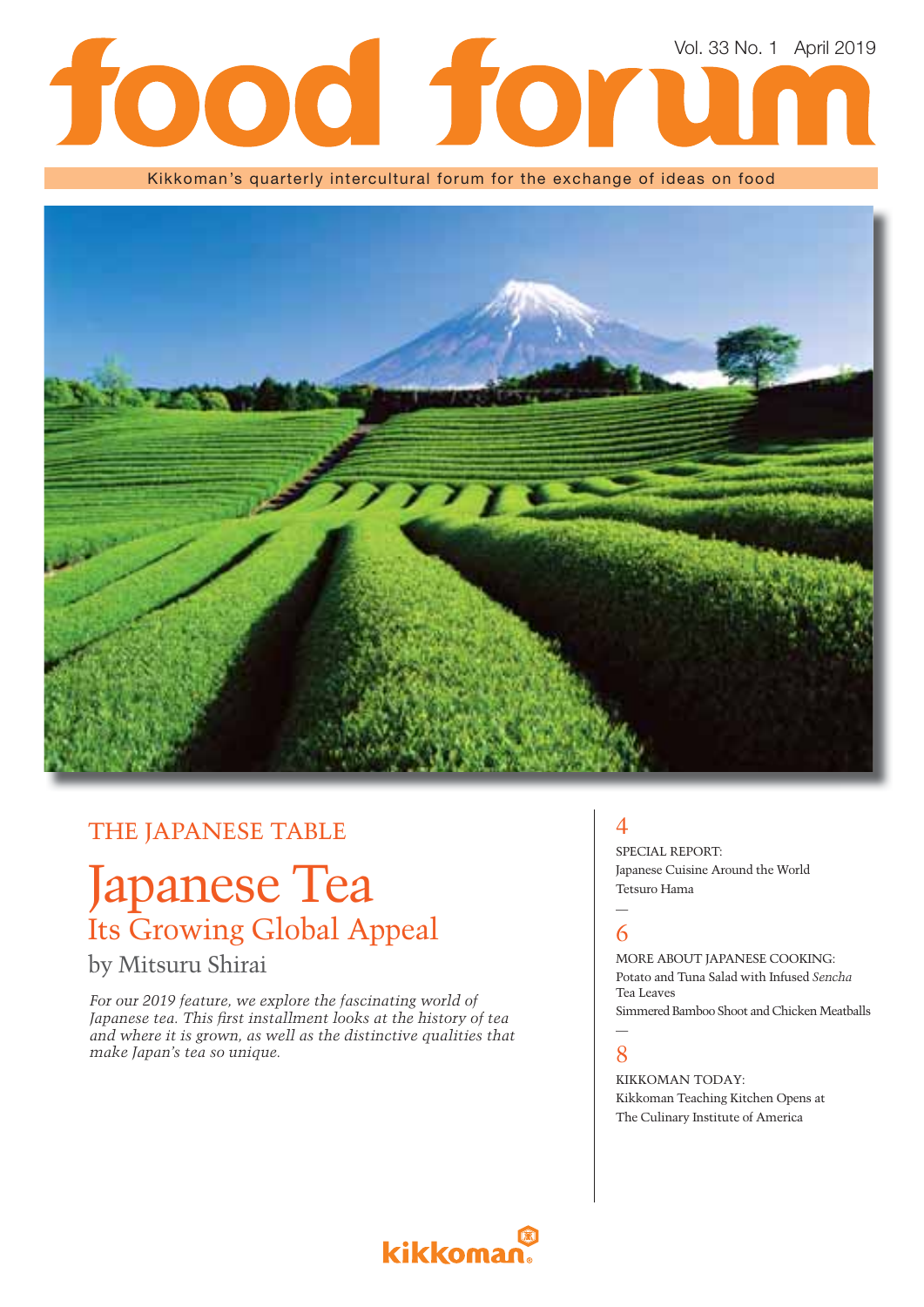#### THE JAPANESE TABLE

# Japanese Tea Its Growing Global Appeal





From left: The delicate work of hand-picking Japanese tea leaves; traditional hand-rolling of tea leaves takes time and concentration.

*Nichijo sahanji*—"Just daily rice and tea"—is a Japanese expression that captures the notion of the routine, the ordinary. Whatever else may occur in daily life, drinking green tea and eating rice are two constants, and this saying is a measure of how important a pleasant and healthy cup of tea is to Japanese.

The unique characteristic of Japanese tea is that the heating method used in its production is steaming. Green tea in China is processed by pan-roasting, but only Japanese tea is steamed, a process that brings out the umami and mellow flavor of the leaves. The main component of the umami of Japanese tea is theanine, a kind of amino acid that has calming and relaxing effects. The tea itself is greenish yellow, with a distinctive aroma.

#### **Tea in History**

Tea is said to have been originally grown in the region bordering China, Laos and Myanmar. Tea-drinking became established as part of Chinese culture in the eighth century, which happened to be a time when many aspects of that culture were being introduced to Japan—and tea was one of them. The standard tea in those days was prepared

by fermentation, and it was distributed in a block form known as *dancha*. The fermented aroma of this tea did not have much appeal in Japan, and eventually the practice of tea-drinking here died out.

About four hundred years later, in the twelfth and thirteenth centuries, a method was devised in China of making tea from tea leaves that had been steamed, dried and then milled into a very fine powder, so that it could be dissolved with hot water. When this new tea, known as *matcha*, was introduced to Japan, it was widely accepted. Its color was a beautiful bright green, while its preparation method preserved the fresh umami and aroma of the leaves. The Japanese found these qualities particularly pleasing, and *matcha* quickly spread throughout the country. In China, the drinking of *matcha* made from steamed leaves gradually disappeared during the fourteenth and fifteenth centuries, and pan-roasted leaf teas became the predominant product in that country, whereas in Japan the production of steamed green tea continued to evolve independently.

It was in the eighteenth century that Japanese green tea as we know it today was developed. This tea

was made by hand-rolling steamed leaves into needle-like shapes, and drying them in order to be infused. Further green tea variations arose, including *gyokuro*, made from the same carefully selected leaves as those used for *matcha*; and *hojicha*, which has a light and refreshing flavor. The act of drinking infused types of Japanese teas became such an ordinary, yet vital, part of daily life that they fostered expressions like *nichijo sahanji*.

#### **Varieties and Cultivation**

Today, Japan produces some 80,000 tons of tea, of which roughly 80 percent is *sencha*; about 10 percent comprises *matcha* and other powdered teas, while the remainder is made up

Japan's Principle Tea-Growing Regions, 2017

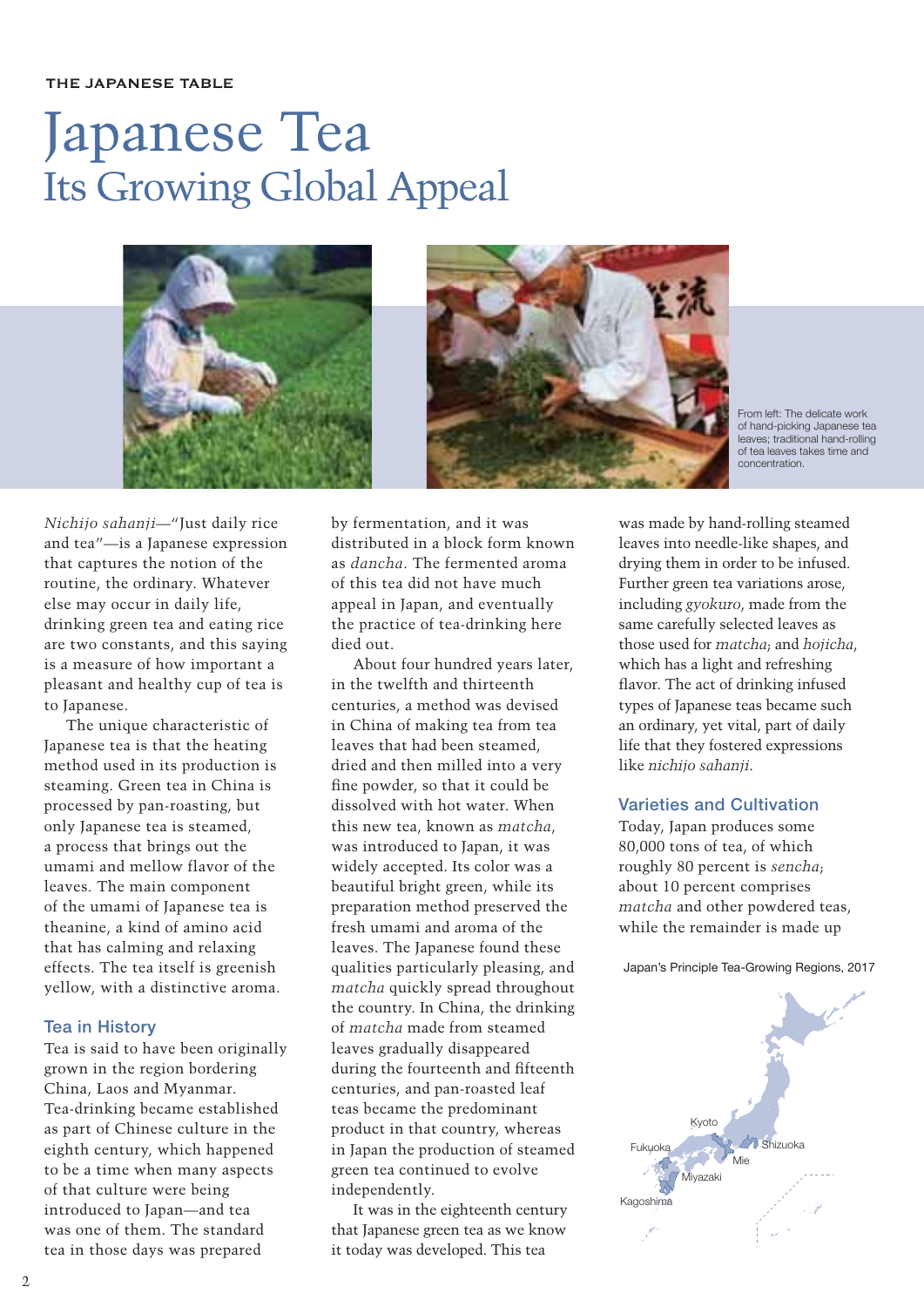

Types of Japanese tea, clockwise from top left: *fukamushi sencha*, *gyokuro*, *matcha*, *genmaicha*, *hojicha.* To make tea, suggested hot water temperature ranges are: *fukamushi sencha*, 70-80 °C; *gyokuro*, 55-60 °C; *matcha*, 95 °C; *genmaicha* and *hojicha*, 95-100 °C

of other tea varieties. The most commonly consumed tea in Japan is *sencha*, of which there are various types: *fukamushi* or deep-steamed *sencha*, whose leaves are steamed the longest for one to two minutes, rendering its color a deep green when served; *futsu*, steamed for about thirty seconds, a gentle, transparent and golden-colored tea; and the umami-rich *gyokuro* tea, steamed for fifteen to thirty seconds. Further processing of *sencha*  results in teas such as *hojicha*, which possesses a refreshing roasted flavor, and *genmaicha*, which contains roasted rice grains.

The cultivation of tea for *sencha* typically involves two distinct processes. One is to grow bushes in the sun until the tea is harvested, while the other involves shading bushes from the sun when new leaves begin to appear, as is the case with those



leaves destined for *gyokuro* and *matcha*. Ever-growing in global popularity, powdered *matcha* is made by grinding the dried leaves in a mill. About 5 percent of *matcha* produced is consumed by practitioners of the *chanoyu* tea ceremony, but the vast majority is used as an ingredient in sweets and beverages, including ice cream and *matcha* lattes.

The production of *sencha* is particularly well-established in Shizuoka Prefecture, in the central part of Japan's main island of Honshu, and on the island of Kyushu in the western part of the country. Although Kyoto is known for its *matcha*, strong domestic and global demand has given rise to increased production of *matcha* in Shizuoka and Kyushu. Shizuoka, Japan's leading tea-producing prefecture, accounted for about 40 percent of the country's total harvest in 2017. The prefecture will hold its seventh World O-CHA (Tea) Festival 2019 in May and November to introduce tea-related culture, research and products, while sharing the appeal and culture of Japanese tea.

Japanese tea was first introduced to Europe in 1609, but after opening to Western trade in 1858, Japan's tea exports *Fukamushi* (left) and *futsu sencha* green tea bulletin"; 2007).

increased globally. In particular, considerably high volumes of tea were exported to the United States. In nineteenth-century America, it was customary to add sugar when drinking green tea, while in Japan the flavor and aroma of the tea have always been enjoyed as they are. For the health benefits of tea, drinking Japanese green tea "straight" is recommended.

#### **cover**

A lush green tea plantation in Shizuoka Prefecture, set against the imposing backdrop of Mt. Fuji

#### **Author's profile**

Mitsuru Shirai was born in 1957. After graduating from Osaka Prefecture University, he served in the Shizuoka prefectural government and has long been involved in the promotion of tea in his roles as general manager of planning in the World Green Tea Association; manager of Shizuoka Prefecture Tea and Agricultural Production Division; director of Shizuoka Prefecture Department of Economy and Industry; and vice-director of Fujinokuni Cha no Miyako Museum (Tea Museum, Shizuoka). He is a qualified Japanese tea instructor, a Chinese tea artist and Chinese tea sommelier. His authored works include *Yabukita no subete* ("All about Yabukita cultivar of tea"; 2007); *No no fukei* ("Agricultural essays"; 2010-2017); and *Ryokucha tsushin* ("World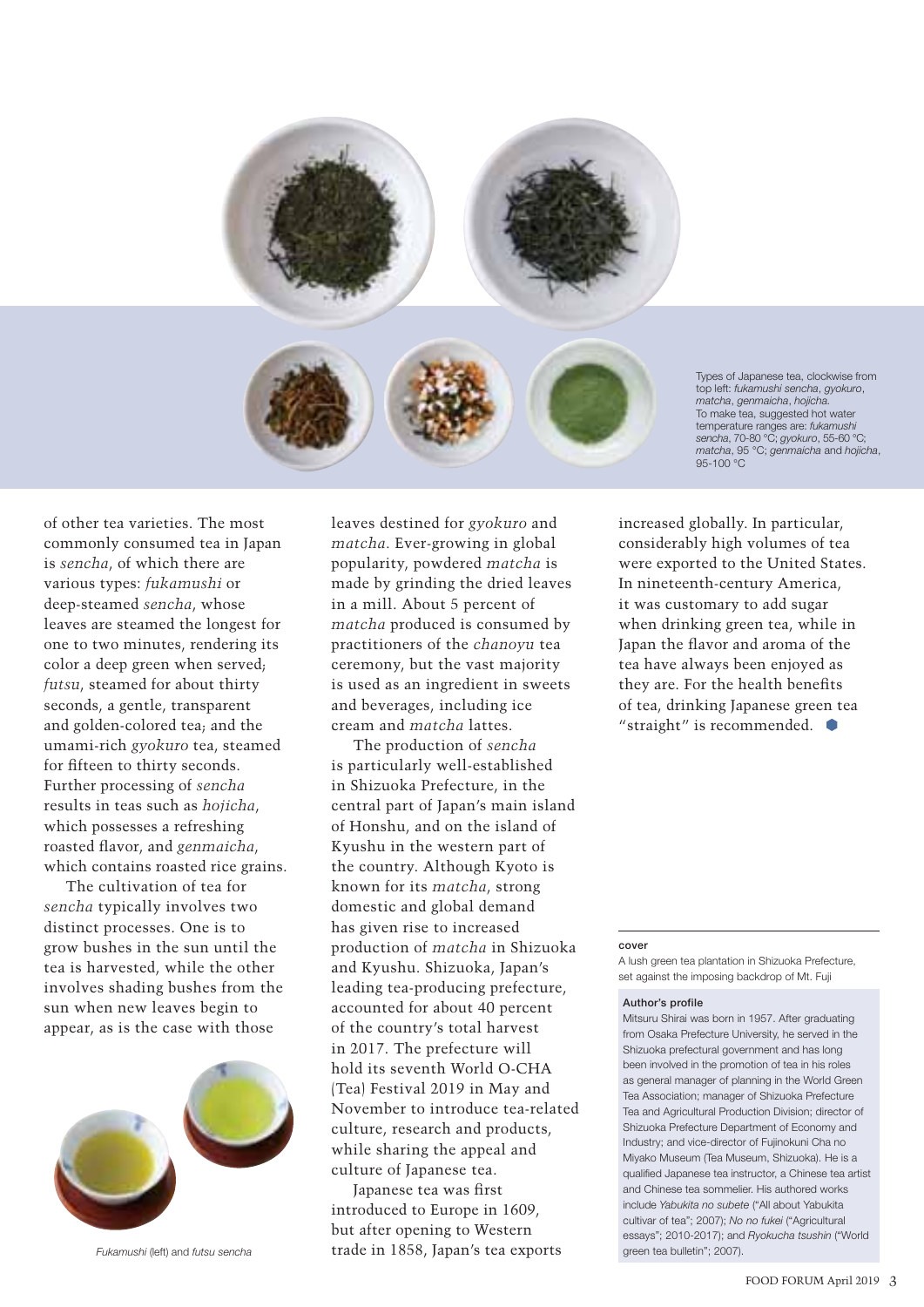

**SPECIAL REPORT** from the UK

# Japanese Cuisine Around the World

*Food Forum's annual Special Report recognizes chefs, restaurateurs and entrepreneurs who have been promoting Japanese food culture throughout the world. This year we feature Tetsuro Hama, who runs both a Japanese restaurant and a cooking school in London.*



#### **Tetsuro Hama**

Born 1948. Relocated to the UK in 1973. Founded Japanese Grill Room Hama in 1973, YAKINIKU HAMA in 1976 and So Restaurant in 2006. Established the Sozai Cooking School in 2012, private chef service eho chef in 2017 and bespoke Japanese chef service ikisho in 2018. Currently chairman of the Japanese Culinary Academy UK and board member of the Japan Society. In 2015, he received the Minister's Award for Overseas Promotion of Japanese Food from the Japanese Ministry of Agriculture, Forestry and Fisheries.



3-5 Warwick Street, London W1B 5LS Tel: +44 (20) 7292 0767 www.sorestaurant.com

#### **Sozai Cooking School**

5 Middlesex Street, London E1 7AA Tel: +44 (20) 7458 4567 www.sozai.co.uk

#### **eho chef**

Hyde Estate Road, London NW9 6JX Tel : +44 (20) 7183 1628 www.ehochef.com

#### **ikisho**

Tel : +44 (20) 7112 9365 www.ikisho.com

#### **From Ethnic to Mainstream**

In November 2018, I visited Tsuruoka in Yamagata Prefecture, in the northwest of Japan's main island of Honshu, for the first time. Four years previously, Tsuruoka had been designated as a UNESCO Creative City of Gastronomy—the only city in Japan to be so named. In 2013, "*Washoku*: Traditional Dietary Cultures of the Japanese" was registered by UNESCO as an intangible cultural heritage. The term "cultural heritage" seems to suggest traditional foods, but Japanese cuisine has long evolved through its broad and enthusiastic inclusion of other cultures. The original roots of sushi, for instance, can be found in fermented foods from other parts of Asia, but the prototype of what we think of as sushi today goes back to Edomae sushi, made in the city that is now Tokyo during the Edo period (1603- 1867). Cuisines are constantly merging and undergoing organic change. Looking at recent trends, we see many cases where talented chefs around the world are working



with Japanese ingredients and preparation methods, and many of those ingredients—miso, yuzu, wasabi, wakame—are turning up on European tables.

#### **Early Days**

Japanese Grill Room Hama opened in 1973 in the Bayswater district of London. At that time, there were only four or five other Japanese restaurants in the city. It was uncommon then for Japanese to work overseas, and the notion of starting up a business in another country without preparation or training was considered reckless. I went ahead anyway, because I resisted submitting to the old stereotype that I had to start out washing dishes in other people's restaurants. I opened a Japanese restaurant in my early twenties without much money, few connections and little knowhow about the food business. The menu was composed mainly of casual *domburi* dishes (meat and vegetables on a bowl of rice), yakitori and the like—food that



Japanese Grill Room Hama (1973) Tuna fi lleting event at So Restaurant (2011)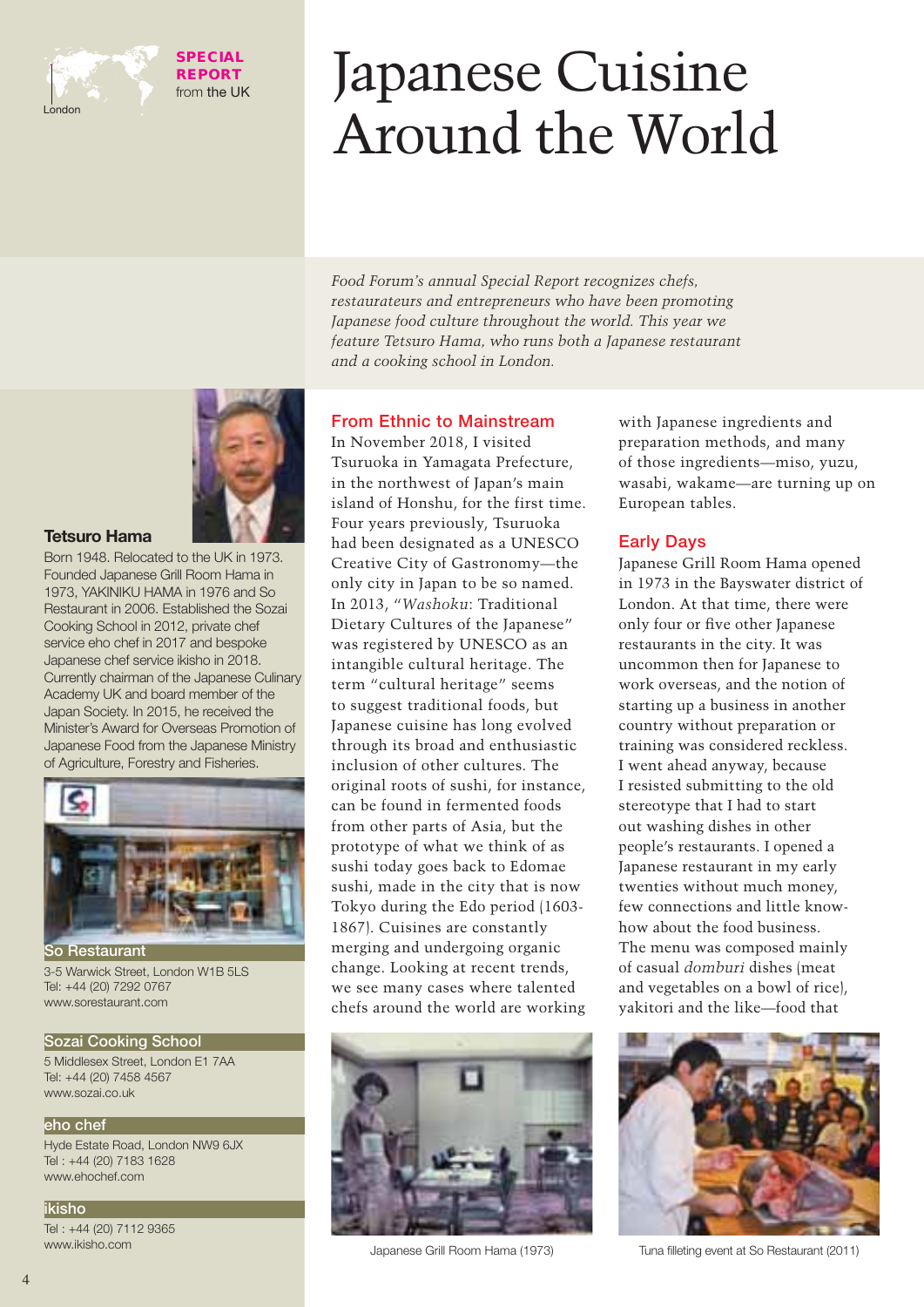



So Restaurant's diverse menu includes spider roll sushi, *tonkatsu* deep-fried pork and Japanese beef *tataki*.

Japanese students and company employees based in the UK could easily afford. Since that time, the number of Japanese restaurants in London has doubled about every five years, and by the late 1980s, there were about one hundred. As that number increased, so did Japanese restaurants run by non-Japanese, and in the 1990s, restaurant chains with names like Wagamama, Yo! Sushi, Itsu and Wasabi were proliferating under non-Japanese management.

Some frown on Japanese food restaurant chains that are not run by Japanese, but I myself believe they should be recognized as having contributed to the advancement of Japanese food. These days, there is almost no one in London who does not know what sushi is, and many are really fond of it. It may



not be sushi as eaten in Japan, but it instigates the desire to eat authentic sushi, and appreciation for restaurants serving "real" sushi has grown considerably. Indeed, prominent dishes from Japanese cuisine such as sushi, tempura and ramen are at the top of the list of foods that the British want to eat. Forty-plus years ago, Japanese food was just one among many ethnic cuisines; today it is definitely part of mainstream dining.

#### **So Restaurant**

After starting my restaurant in 1973, in 1976 I opened a second place called YAKINIKU HAMA. I later pulled out of the Japanese restaurant business in 1983 to concentrate on a car dealership I had started in the UK in 1979, and did not return until several years after 2000, when I sold the dealership. When I found out that the chef who helped me start my restaurant in the early seventies was returning to London, I opened So Restaurant near Piccadilly Circus in 2006. This chef was in fact a specialist in French cuisine and had gone back to Japan to run a French restaurant there. With the boom in Japanese cuisine, Japanese restaurants had to develop specialties to set themselves apart, and at first, the So Restaurant trademark was Japanese food with a bit of French style. However, our customers had high expectations regarding Japanese cuisine, so now we serve contemporary Japanese food with European influences. A sushi-making class at Sozai Cooking School (2017) food with European influences.  $\Box$  and ready for anything.

#### **Japanese Cooking School**

Following this, I started Sozai Cooking School, the first cooking school specializing in Japanese cuisine in the UK. Its purpose is not so much to train professional chefs, as to respond to people's interest in making their own sushi, ramen and other Japanese dishes. We offer classes that anyone can attend. Among the 60 percent to 70 percent of women attending the school are a few men striving to master the tricks of making rolled sushi, and couples having fun learning to make ramen. Most of our instructors are Japanese home cooking experts, but they also occasionally include the head chef of a famous Japanese restaurant. Sozai has invited chefs from UNESCO Creative City Tsuruoka for events, and we're also preparing to launch a course this year for professional chefs. I now serve as chairman of the Japanese Culinary Academy UK, and recently moved into fields completely new to me: a private chef service called eho chef that connects diners with chefs, and a bespoke Japanese chef service called ikisho.

Thinking back, ever since I started up a Japanese restaurant all by myself—deliberately doing something no one else was doing—I realize I've always been fascinated by uncharted worlds. As I embarked on my first visit to Tsuruoka, I felt the same rush of excitement that welled up in me four decades ago, when I was young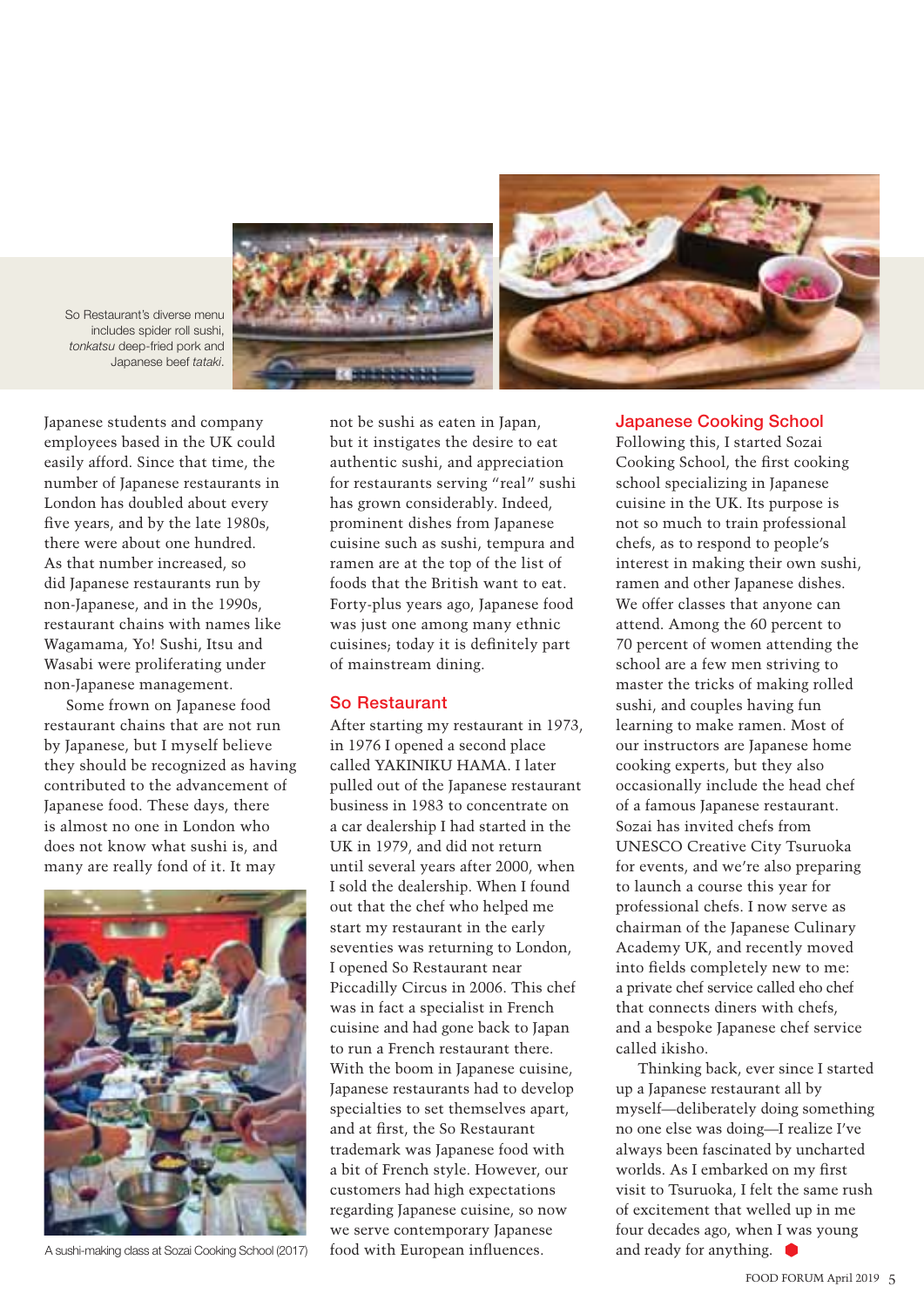



### POTATO AND TUNA SALAD WITH INFUSED *SENCHA* TEA LEAVES



#### *Hanakatsuo*

**Appetizer serves 3** 351 kcal Protein 12.0 g Fat 14.3 g (per serving)

• Potatoes, 400 g / 1 lb.

- *Shincha* first flush Japanese *sencha*  tea leaves, 4 t / 8 g
- 2 t cold water
- 200 ml / 6-7 oz. hot water
- 3 T shaved *hanakatsuo* dried bonito flakes
- 1 T Kikkoman Soy Sauce
- 1 can of solid tuna, preferably packed in oil, total 140-160 g / 5-6 oz.
- Yuzu peel, thinly shredded; alternatively, grated lemon or orange zest
- 3 T extra virgin oil
- 1/2 t lemon juice
- Salt
- Black pepper
- 1-2 lettuce leaves or curly lettuce
- Slice of red bell pepper, finely diced for garnish (optional)

*Shincha first flush sencha tea leaves may be eaten after being infused* for tea. Flavorful *sencha* leaves are being recognized for their health benefits, and there is a growing trend of including them in various dishes. The umami of *hanakatsuo* and soy sauce reduces the slight bitterness of the leaves. The *hanakatsuo*, soy sauce and *sencha* mixture is delicious as an accompaniment to a bowl of warm rice.

I Boil the potatoes with skin on and cook until tender. Peel off the skin and cut the potatoes into quarters, then cut these into pieces each about 5-7 mm / ¼ in. thick. Set aside.

Place *sencha* leaves in a teapot and sprinkle 2 t of cold water over them to moisten;  $\angle$ allow to sit for a minute. Pour 200 ml hot water into a measuring cup to let it cool down a little. Pour it over the leaves and let it sit for about 30 seconds, then pour out the tea.\*

3Place the infused tea leaves into a tea strainer and press them with a spoon to drain  $\mathbf$ Out excess water.

4Mix 2 T tea leaves with the *hanakatsuo* and soy sauce. Set aside.

5Drain the tuna, break apart into lumps and place in a bowl.

 $6$ Add the potatoes, the tea leaf mixture and the yuzu peel to the tuna and mix lightly with the extra virgin olive oil. Add the lemon juice and season with salt and black pepper; adjust taste as needed.

7Lay out the lettuce leaves on a serving platter. Spoon out the potato and tuna salad onto the lettuce, and garnish with the diced red bell pepper, if desired.

\* The poured tea is not used in the recipe, but please enjoy while it is still warm.

1 C (U.S. cup) = approx. 240 ml;  $1 T = 15$  ml;  $1 t = 5$  ml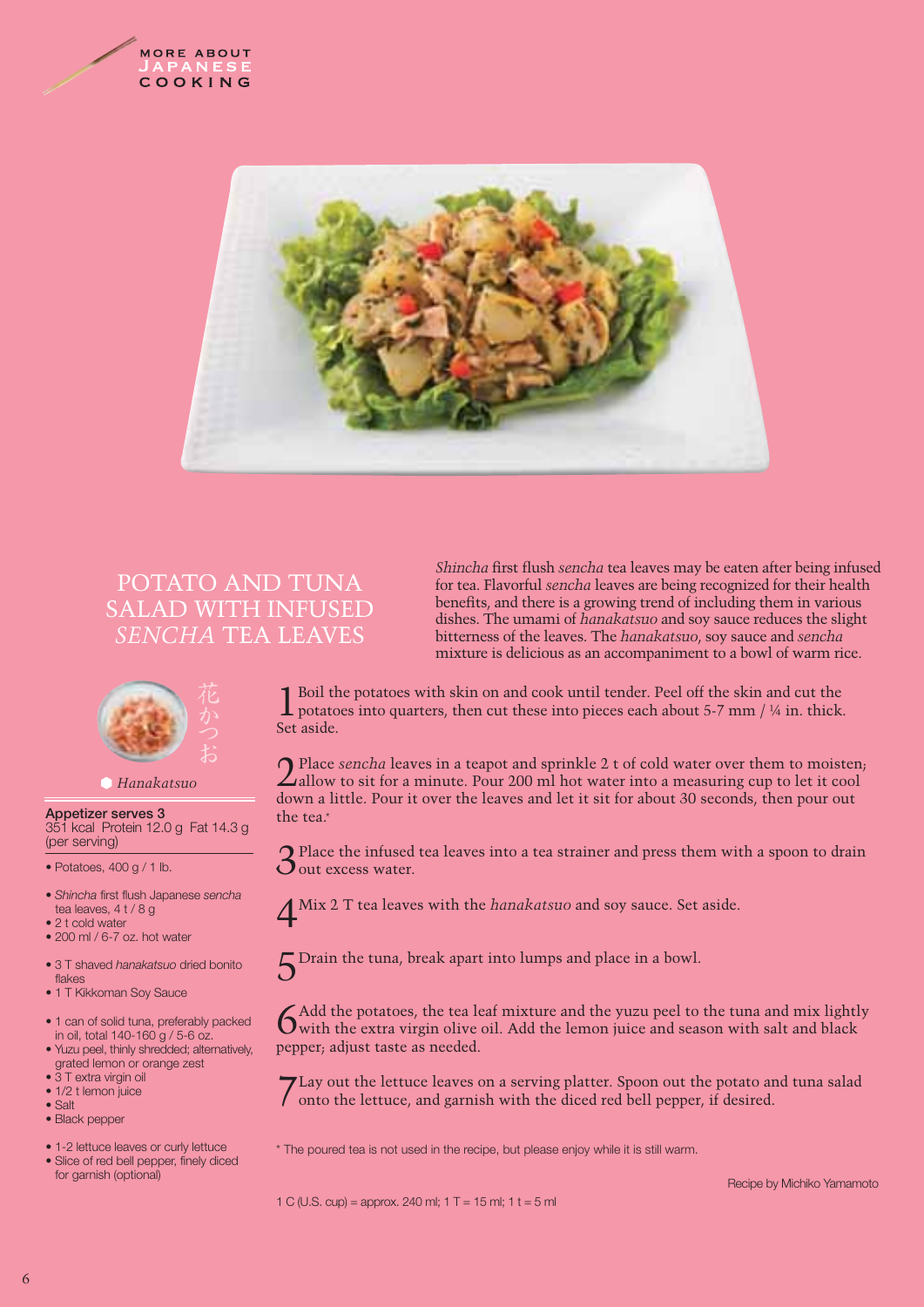

# SIMMERED BAMBOO



Boiled bamboo shoot

#### **Serves 4**

195 kcal Protein 13.2 g Fat 7.0 g (per serving)

- Dried cut wakame, 8 g / 0.3 oz.; use 120 g / 4 oz. after rehydration
- 1-2 boiled bamboo shoots,\* packed or canned; 300 g / 11 oz.

#### **Meatballs**

- 200 g / 7 oz. ground chicken
- About 1 T finely chopped bottom slices of bamboo shoot\*\*
- 3 T finely chopped onion
- 2 t granulated sugar
- $\bullet$  1/4 t salt
- 1/2 egg
- 1 T water
- 1 t potato starch or cornstarch

#### **Simmering liquid**

- 500 ml / 2 C dashi stock
- 1 T granulated sugar
- 3 T Kikkoman Light Color Soy Sauce • 2 T Kikkoman Manjo Mirin
- 2 T sake
- 
- 10 *kinome*, *sansho* Japanese mountain pepper sprouts

*Wakatake-ni*, literally, "simmered wakame and young bamboo shoot," is a classic Japanese dish typically served in the spring, when the first tender bamboo shoots make their appearance. This recipe becomes an ideal vegetarian dish if a vegetable-based dashi stock of kombu and dried shiitake mushrooms is used.

In a bowl, soak the dried cut wakame in water for 3-5 minutes or according to **1** package instructions.\*\*\*

2If whole, cut the bamboo shoots in half horizontally. Cut the bamboo tips lengthwise  $\angle$ into 6-8 equal pieces. Then slice the bottom half of the shoots horizontally into 1 cm- / 0.4 in.-thick slices, then cut into quarters or sixths. Parboil all of the sliced bamboo shoots and drain.\*\*\*\* Finely chop one of the bottom pieces, to add when making the meatballs.

3Thoroughly mix together all the ingredients for the meatballs.

4Bring the simmering liquid ingredients to a boil in a pot, then reduce to medium heat. Form meatballs using two spoons, and drop into the boiling liquid. Use all the ground meat mixture. Skim the surface occasionally to remove fat. Gather the meatballs together in one place in the pot. Add the bamboo shoots and continue to simmer together for 7 minutes over medium heat.

Finally add the wakame to the pot and heat briefly.

Place the meatballs, bamboo shoots and wakame in a serving bowl. Pour some simmering liquid over the ingredients and garnish with the *kinome*.

- The white powdery substance inside the bamboo shoots is oxalic acid and is edible.
- Use the slightly harder bottom slices of the bamboo shoot for this, to lend a crisp texture to the meatballs.
	- If dried wakame is not pre-cut, cut into 2 cm / 0.7 in. lengths after rehydrating.
	- \*\*\*\* Parboiling packaged or canned pre-boiled bamboo shoots removes smell and prepares them to soak in the flavor of simmering liquid more readily.

 Recipe by Kikkoman Corporation 7 FOOD FORUM April 2019